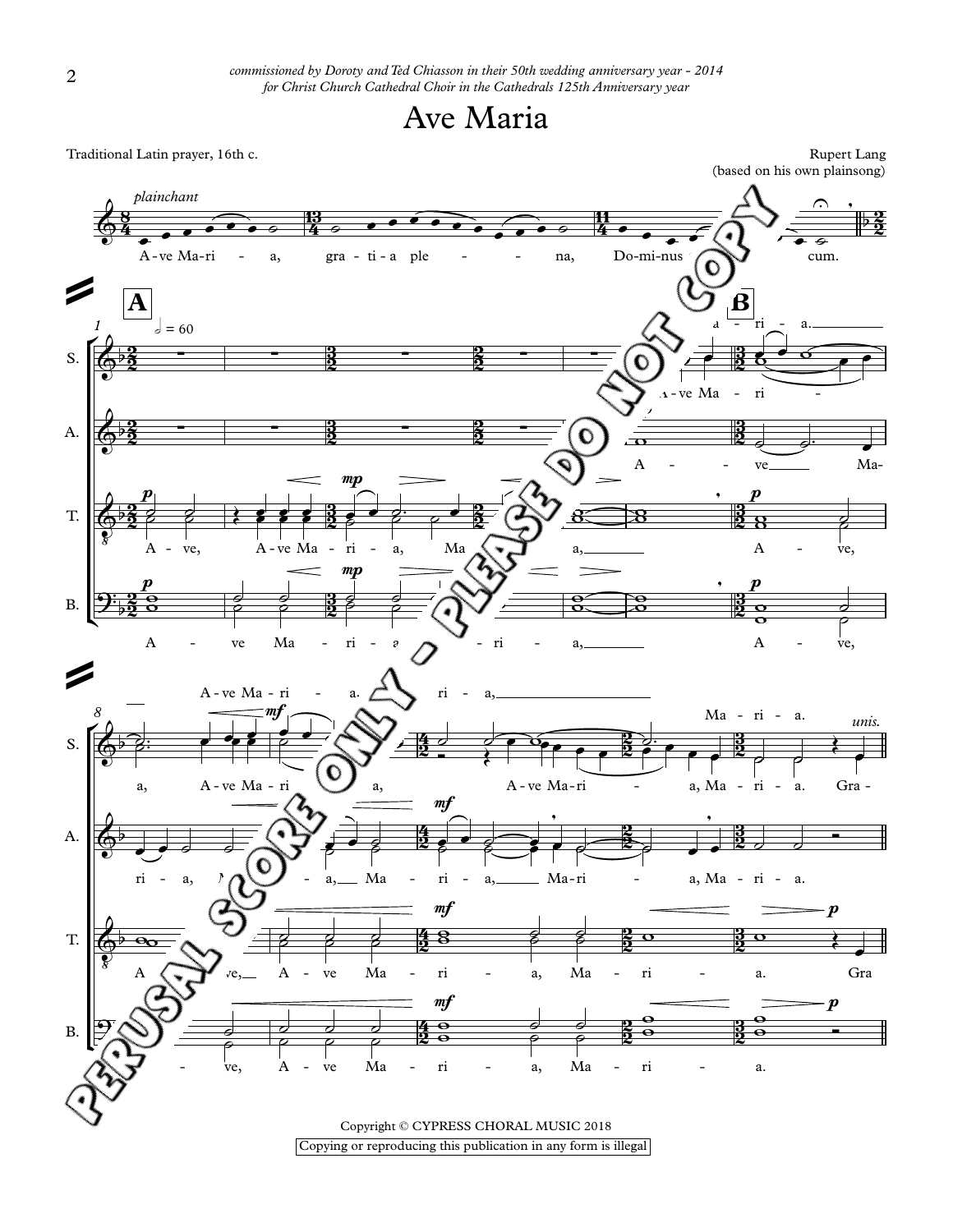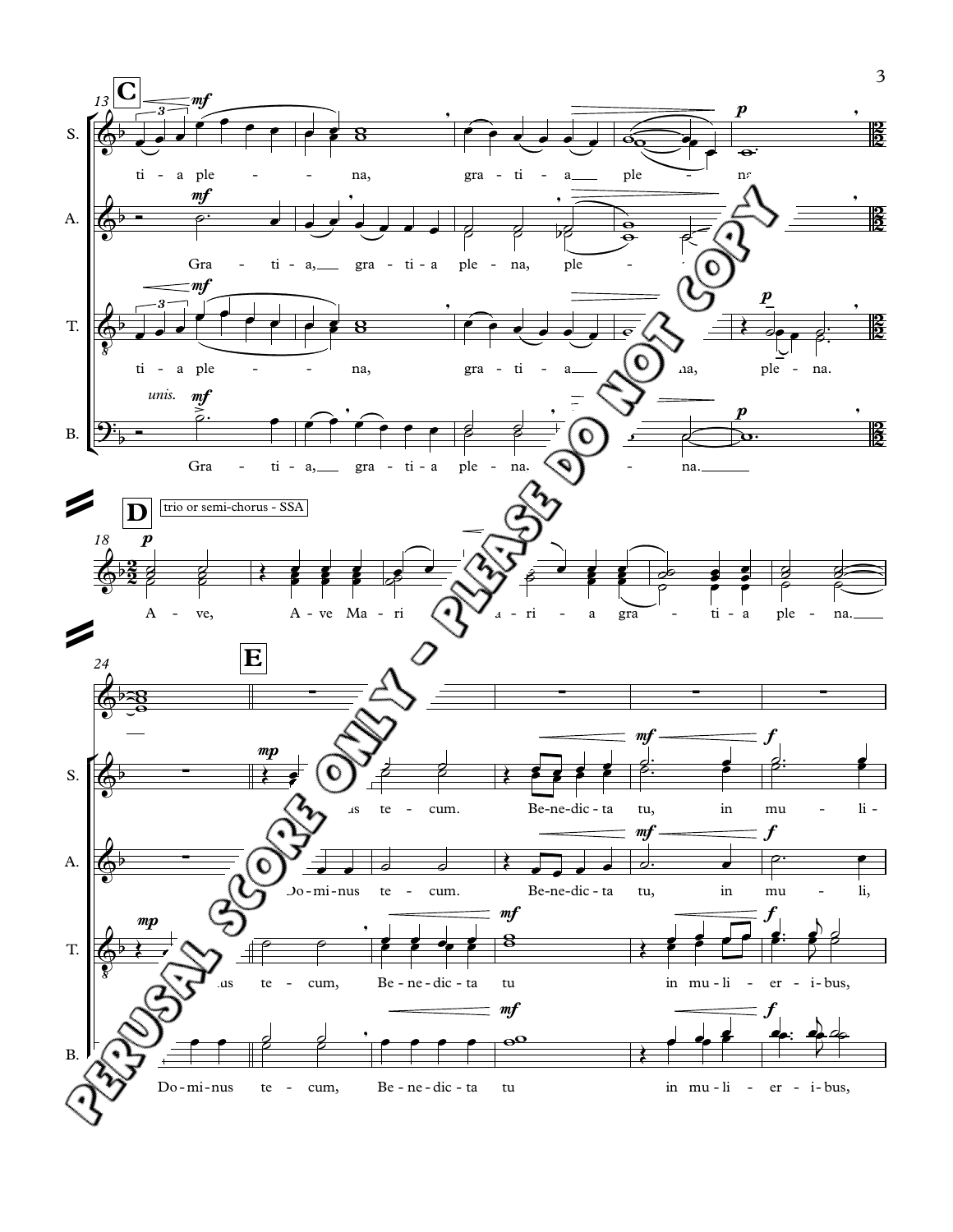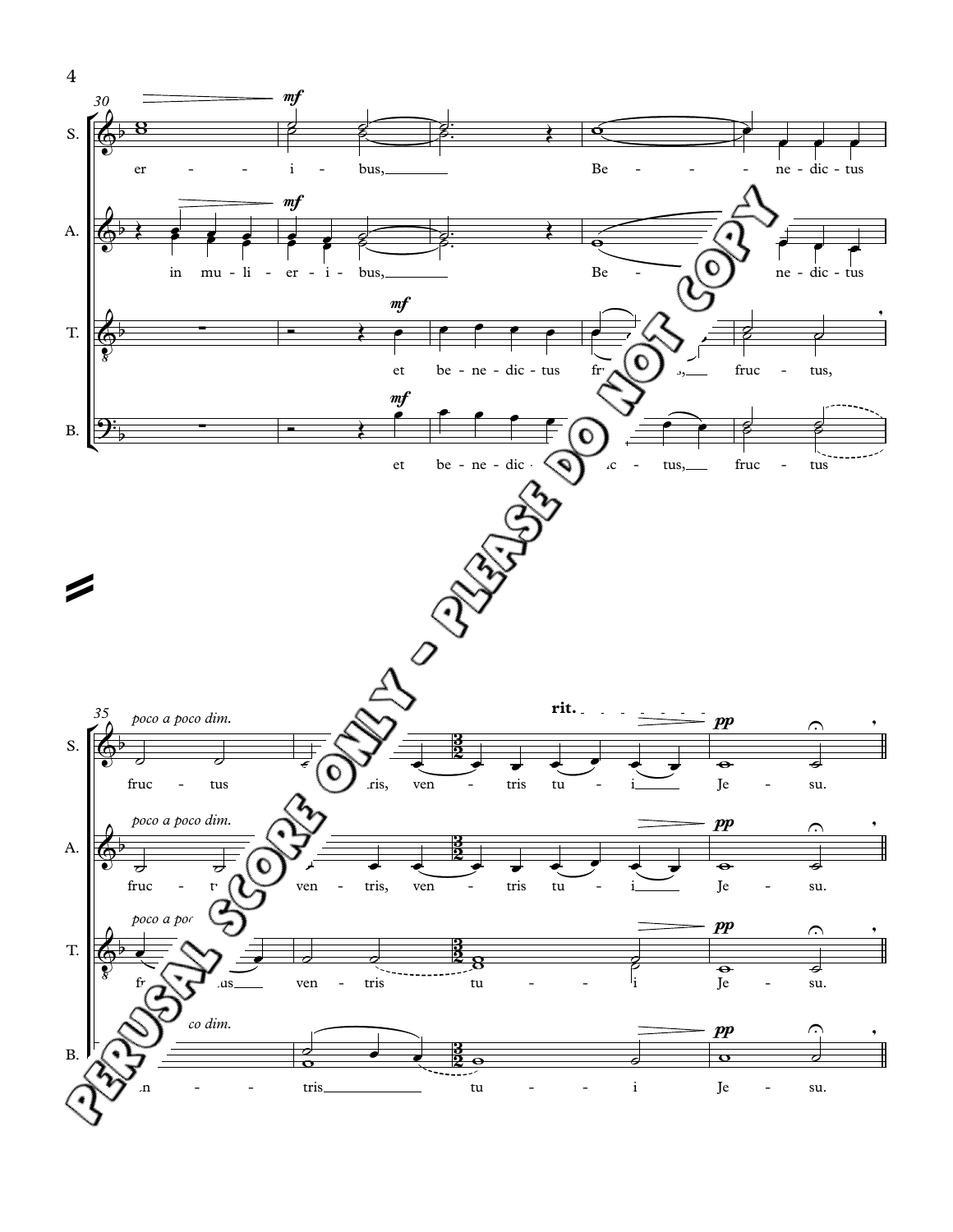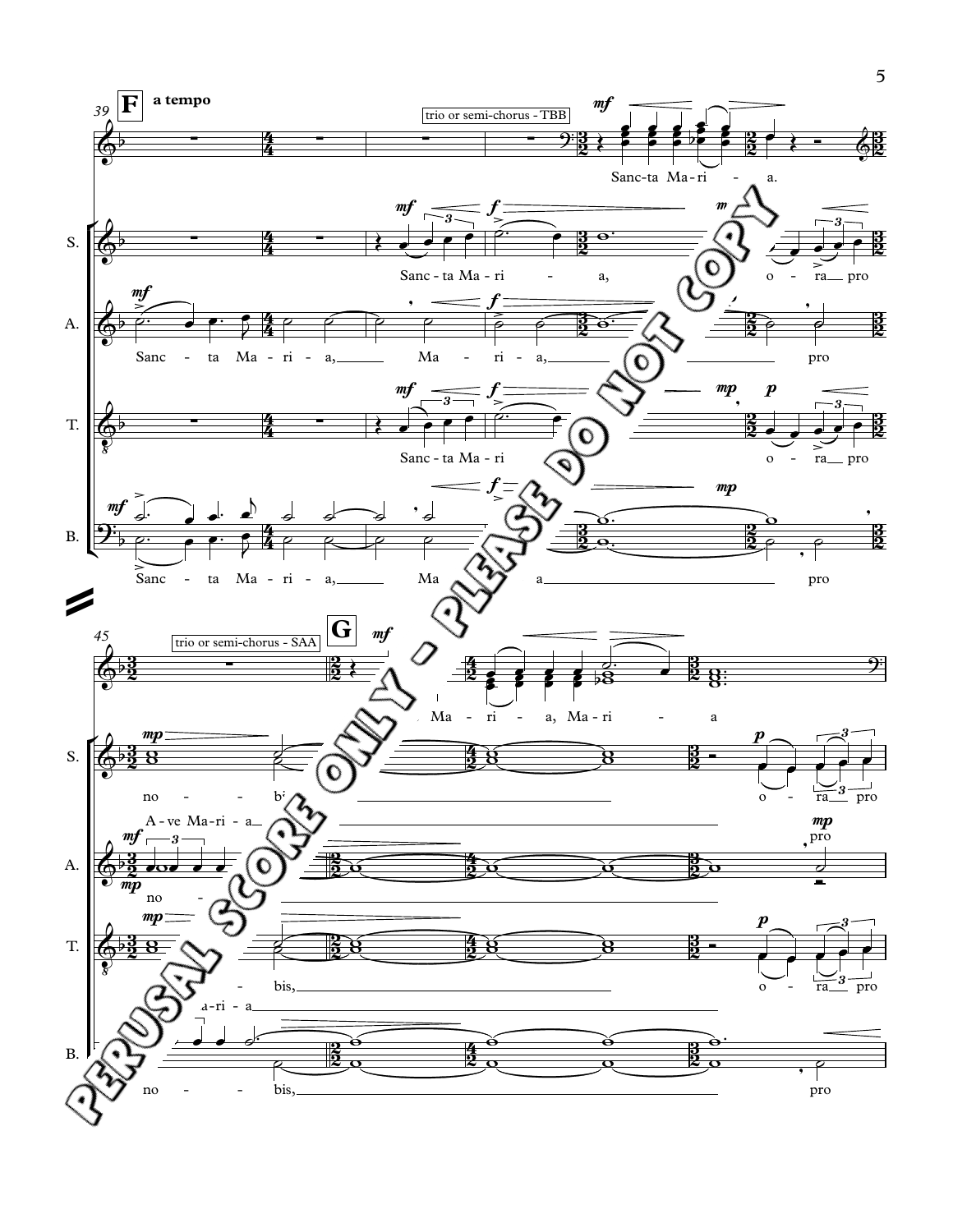

6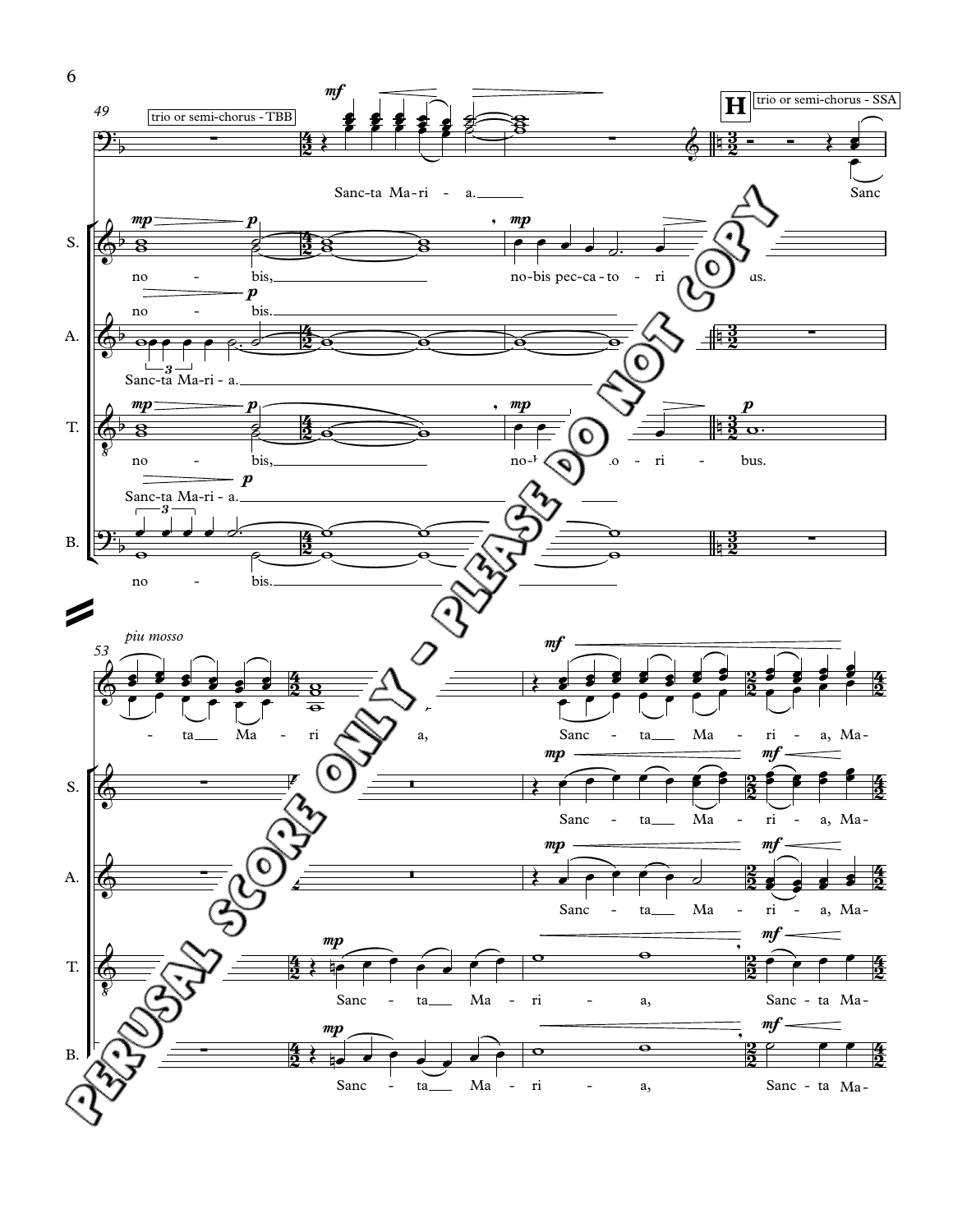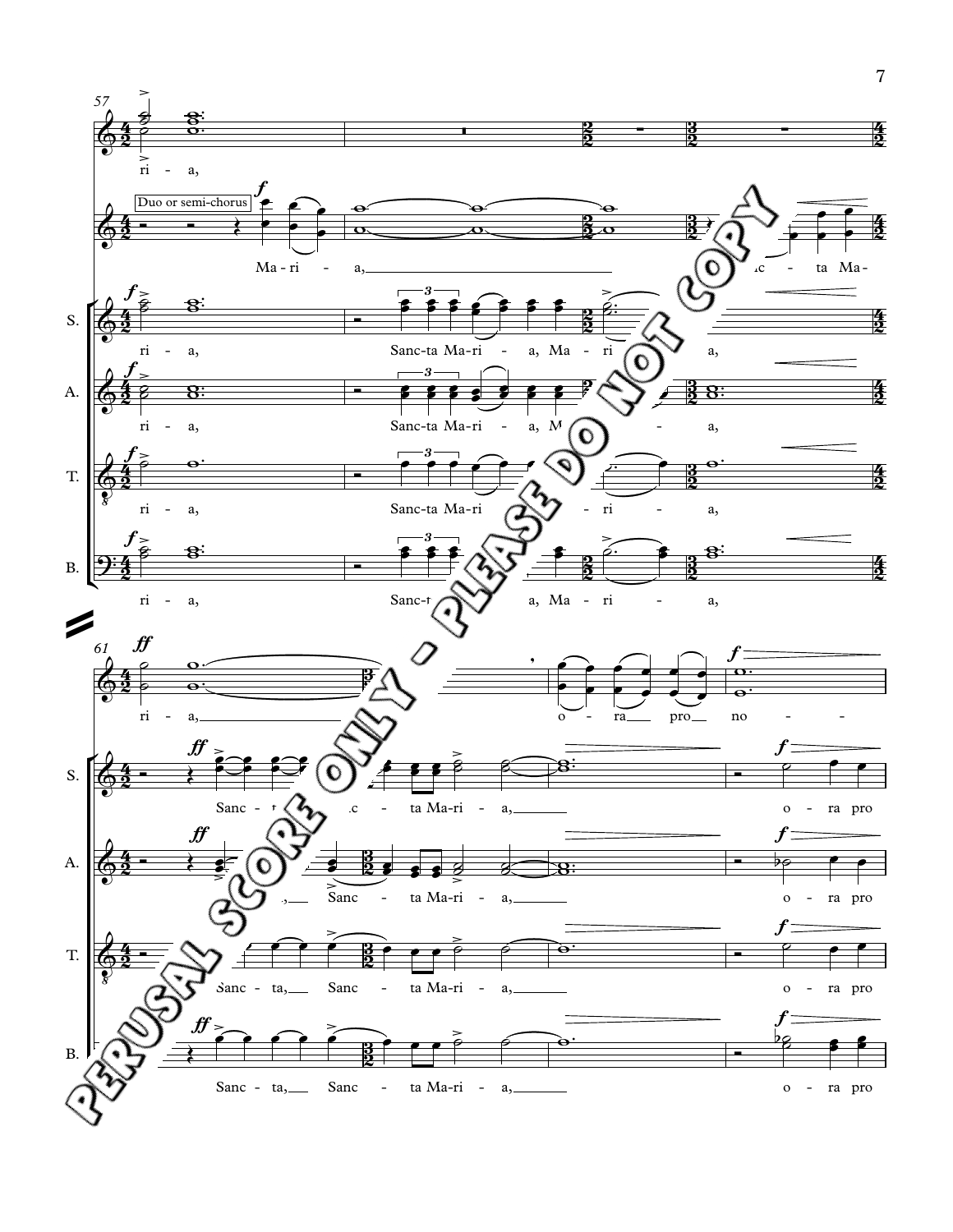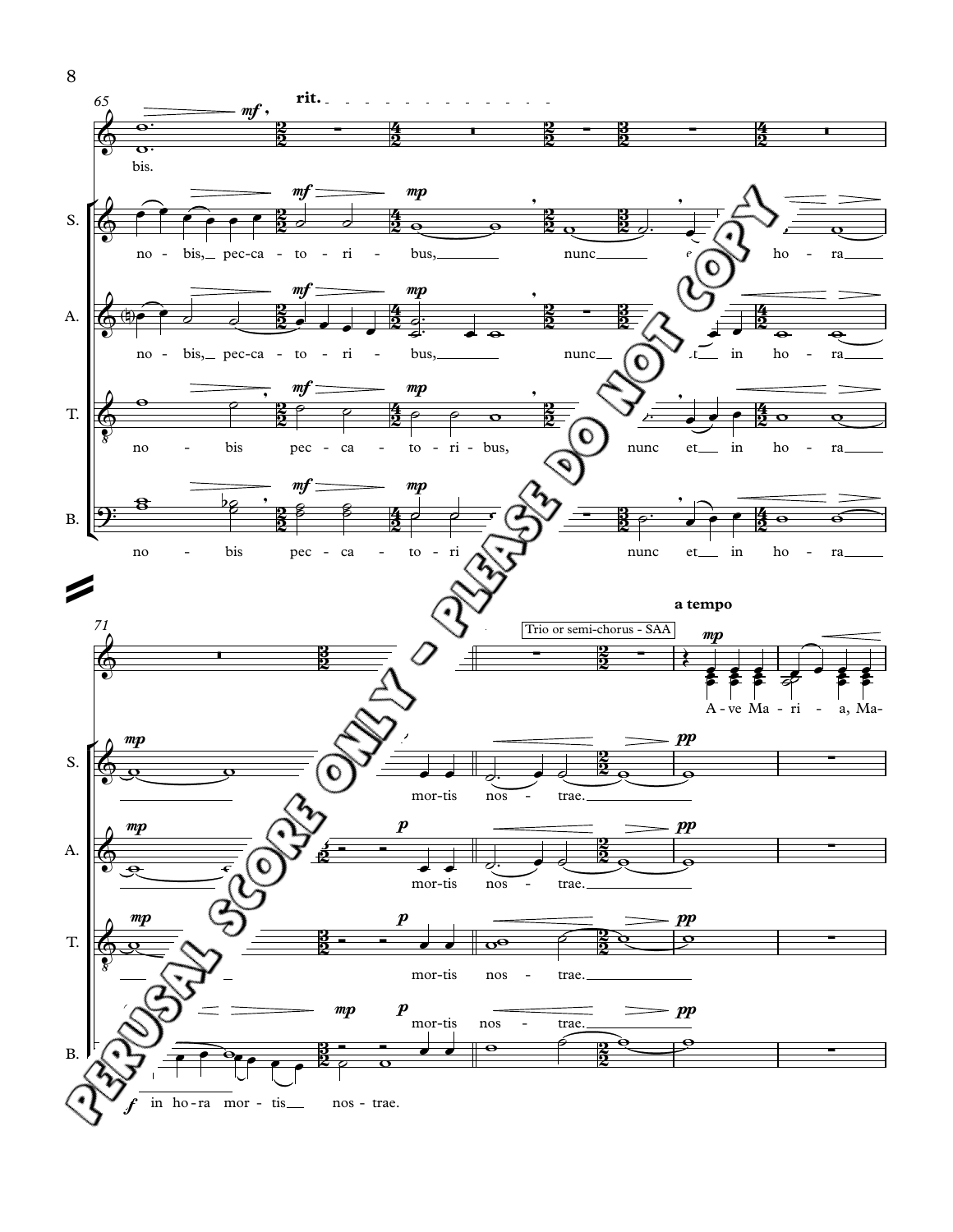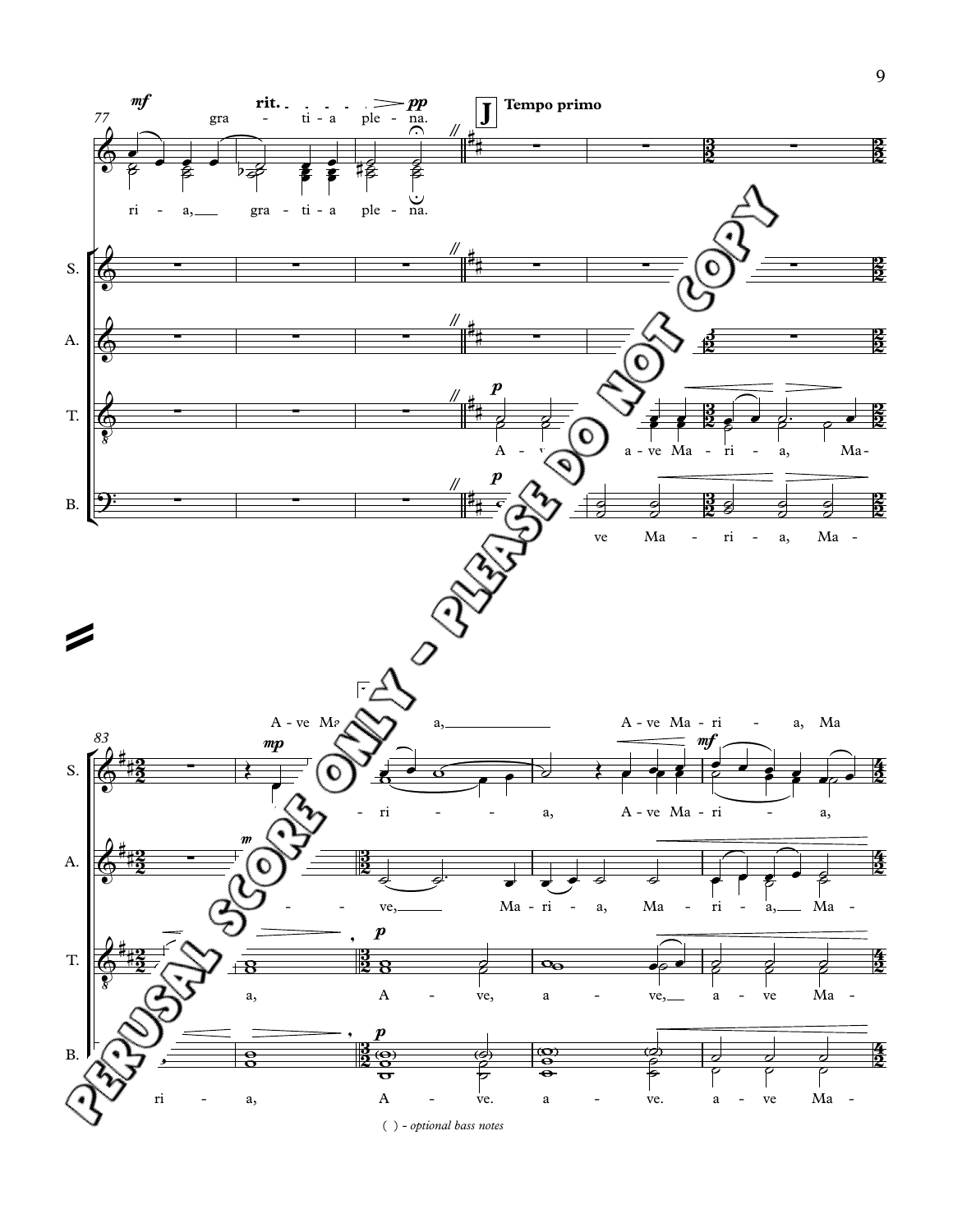

10